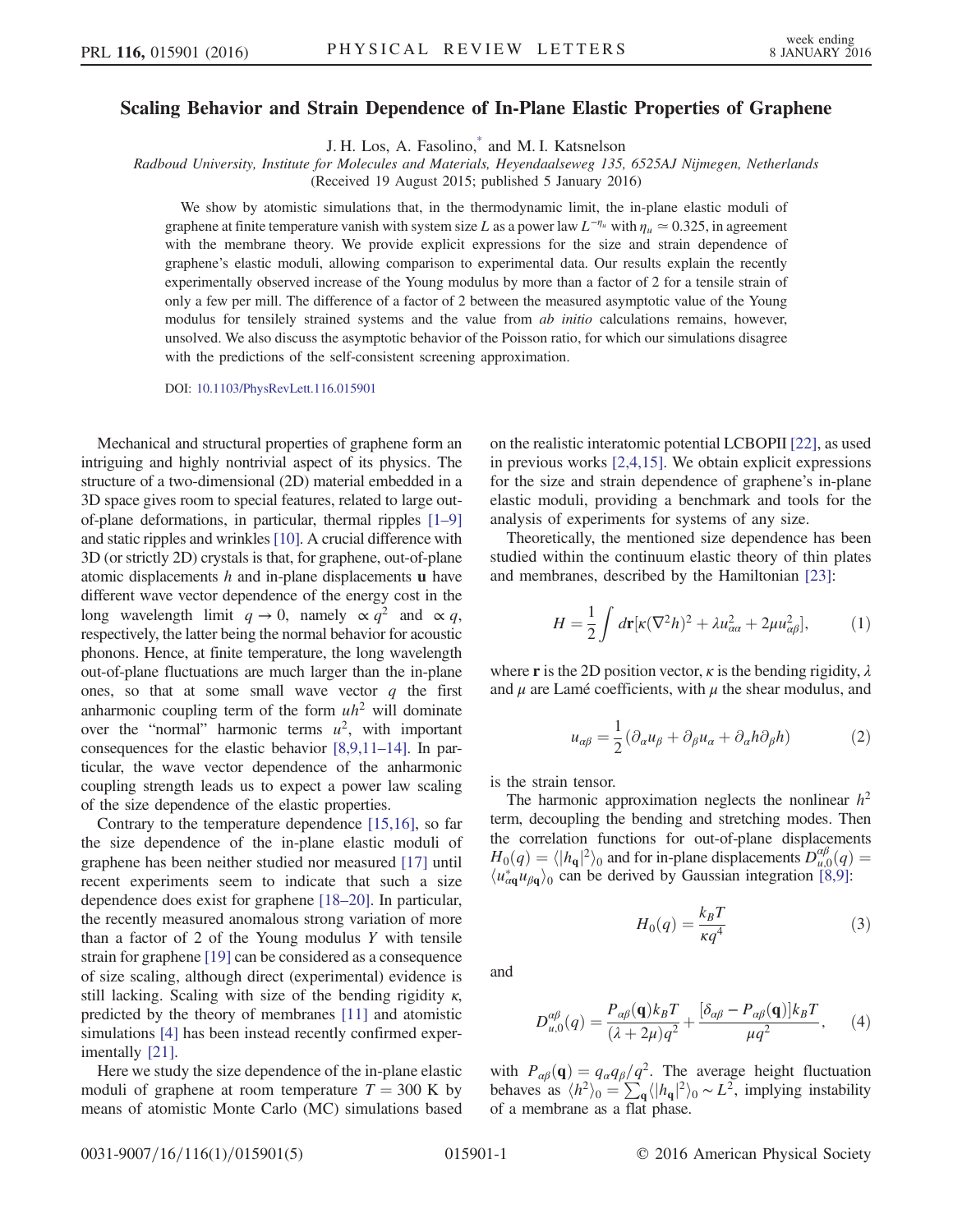Because of the large out-of-plane fluctuations, however, the harmonic behavior is not valid for small  $q$  and one has to keep the  $h^2$  term in Eq. [\(2\).](#page-0-0) Since H remains quadratic in u, these degrees of freedom can still be integrated out. This leads to a Hamiltonian in Fourier space which is a function of  $h_{\mathbf{q}}$  only [\[9\]:](#page-4-14)

$$
\tilde{H} = \frac{1}{2} \sum_{\mathbf{q}} \kappa q^4 |h_{\mathbf{q}}|^2 + \frac{Y}{8} \sum_{\mathbf{q}, \mathbf{k}, \mathbf{k'}} R(\mathbf{q}, \mathbf{k}, \mathbf{k'}) h_{\mathbf{k}} h_{\mathbf{q} - \mathbf{k}} h_{\mathbf{k'}} h_{-\mathbf{q} - \mathbf{k'}},
$$
\n(5)

where Y is the 2D Young modulus and  $R(\mathbf{q}, \mathbf{k}, \mathbf{k}') =$  $(\mathbf{q} \times \mathbf{k})^2 (\mathbf{q} \times \mathbf{k}')^2 / q^4$ . The anharmonic, quartic term<br>reduces the height fluctuations stabilizing the flat phase reduces the height fluctuations, stabilizing the flat phase, effectively described by a renormalized bending rigidity  $\kappa_R(q) \sim q^{-\eta}$  with positive  $\eta$ . Hence, the height correlation  $H(q)$  for  $q \to 0$  has the same form as  $H_0(q)$  in Eq. [\(3\),](#page-0-1) but with κ replaced by  $\kappa_R(q)$  [\[11\]](#page-4-8). Likewise,  $D_u^{\alpha\beta}(q)$  can be described by renormalized  $\lambda_R(q)$   $\mu_R(q) \sim q^{\eta_u}$  in Fq. (4) described by renormalized  $\lambda_R(q)$ ,  $\mu_R(q) \sim q^{\eta_u}$  in Eq. [\(4\)](#page-0-2) with  $\eta_u > 0$ . From rotational invariance it follows that  $\eta$  and  $\eta_u$  should satisfy the scaling relation  $\eta_u = 2 - 2\eta$  [\[24\]](#page-4-15).

Within the self-consistent screening approximation (SCSA) [\[13\],](#page-4-16) the exponent  $\eta$  was estimated to be 0.821 [\[13\]](#page-4-16); next-order corrections reduce it slightly to  $\eta \approx 0.789$ [\[14\]](#page-4-17). A renormalization group approach gives  $\eta = 0.849$ [\[25\]](#page-4-18) and MC simulations for self-avoiding membranes  $\eta \simeq$ 0.72 [\[26\].](#page-4-19) With  $\eta > 0$ ,  $\langle h^2 \rangle \sim L^{2-\eta}$  is much smaller than  $\langle h^2 \rangle_0 \sim L^2$  for large L, stabilizing the flat phase.

Although it is *a priori* not obvious whether the membrane theory applies to an atomic-layer-thick 2D crystal like graphene, atomistic MC simulations confirm the scaling behavior of  $H(q)$  with  $\eta \approx 0.85$  [\[4\]](#page-4-9). Also recent experiments confirm the scaling of  $\kappa$  [\[21\]](#page-4-10). The scaling of in-plane elastic moduli, instead, has not yet been studied or confirmed for graphene. Contrary to  $\kappa_R$  which increases with increasing system size, making the membrane more resistant against bending,  $\lambda_R$  and  $\mu_R$  decrease with system size. Hence, if graphene follows the membrane theory, the in-plane elastic moduli vanish for large system sizes, an unthinkable situation for 3D crystals.

<span id="page-1-3"></span>For a 2D system, the 2D bulk modulus  $B$ , the uniaxial elastic modulus  $C_{11}$  and Y are related to  $\lambda$  and  $\mu$  as

$$
B = \lambda + \mu
$$
,  $C_{11} = B + \mu$ , and  $Y = \frac{4B\mu}{B + \mu}$ , (6)

<span id="page-1-4"></span>implying that B,  $C_{11}$ , and Y scale as  $\lambda$  and  $\mu$ . A related, but not scaling, quantity is the 2D Poisson ratio  $\nu$ :

$$
\nu = \frac{B - \mu}{B + \mu}.\tag{7}
$$

The SCSA predicts a universal, negative Poisson ratio  $\nu =$  $-1/3$  for  $L \rightarrow \infty$  [\[13\]](#page-4-16), later confirmed by MC simulation of self-avoiding membranes [\[27\]](#page-4-20). For graphene, however,

<span id="page-1-0"></span>

FIG. 1. Correlation functions  $D_u^{\alpha\alpha}(\alpha = x, y)$  for in-plane dis-<br>placements u. (x) and u. (+) The scaling exponent is consistent placements  $u_{ix}$  (**x**) and  $u_{iy}$  (+). The scaling exponent is consistent with  $D_{\mu}^{a\alpha} \sim q^{-2-\eta_{\mu}}$  with  $\eta_{\mu} = 2 - 2\eta = 0.3$ , using  $\eta \approx 0.85$  [\[25\]](#page-4-18) (dashed line) (dashed line).

so far only positive values were reported ( $\nu = 0.15{\text -}0.46$ ) [\[15,28,29\]](#page-4-4) but the limit  $L_0 \rightarrow \infty$  has not yet been studied.

In Fig. [1](#page-1-0) we show the in-plane correlation function  $D_{\mu}^{\alpha\alpha}(q)(\alpha = x, y)$  obtained from MC simulations within the  $\Delta_{\mu}P_{\mu}^{p}$  ensemble  $(\Delta_{\mu}P_{\mu}^{p})$  at pressure  $P = 0$  and  $T = 0$ NPT ensemble (NPT MC) at pressure  $P = 0$  and  $T =$ 300 K applying isotropic 2D volume fluctuations. A roughly square system with  $N = 37888$  atoms and periodic boundary conditions was used. Besides the usual atomic displacement moves we apply also collective wave moves for small  $q$  as in Ref. [\[4\],](#page-4-9) reducing substantially the required computation time, which was of the order of  $10<sup>6</sup>$  cycles in this case (1 cycle corresponds N single atom move trials). For the calculation of  $D_{\mu}^{\alpha\alpha}(q) = \langle |u_q^{\alpha}|^2 \rangle$ <br>(1/N)/ $|\nabla^N u_{\alpha}|$  exp(ior; )<sup>[2</sup>) with  $\{r_{\alpha}\}$  the ground s move trials). For the calculation of  $D_{\mu}^{\alpha}(q) = \langle |u_q^{\alpha}|^2 \rangle = (1/N) \langle | \sum_{i}^{N} u_{i\alpha} \exp(i\mathbf{qr}_{i,0})|^2 \rangle$  with  $\{r_{i,0}\}$  the ground state nositions the in-plane displacement field was computed as positions, the in-plane displacement field was computed as  $u_{ia} = s r_{ia} - r_{ia,0}$ , where  $s = \sqrt{A_0/A}$  scales the area A at  $T = 300$  K to the ground state area A of a flat sample. The  $T = 300$  K to the ground state area  $A_0$  of a flat sample. The behavior of  $D_u^{xx}(q)$  for small q is consistent with a power<br>law with exponent  $n \approx 0.3$  indicating that for graphene law with exponent  $\eta_u \approx 0.3$ , indicating that for graphene also  $\lambda$  and  $\mu$  follow the membrane theory.

The size and strain dependence of the bulk modulus can be obtained simultaneously by NPT simulations for different sizes with isotropic area fluctuations at several pressures P. The resulting average area A gives the equation of state (EOS),  $A(P)$  and thus  $P(A)$ , from which B can be calculated as:

$$
B = -A\frac{\partial P}{\partial A} = -\frac{s}{2}\frac{\partial P}{\partial s} \tag{8}
$$

<span id="page-1-2"></span>where  $s = L/L_0$  is the relative linear system size with  $L_0 = \sqrt{N/\rho_0}$  the ground state system size,  $\rho_0 \approx 0.3819 \text{ Å}^{-2}$ being the 2D ground state atomic density of graphene. To obtain both B and  $C_{11}$ , we also performed NPT simulations for uniaxial pressure  $P_x$ , applying fluctuations of  $L_x$  in the x-direction, while keeping  $L<sub>v</sub>$  fixed. Then  $C<sub>11</sub>$  follows from:

<span id="page-1-1"></span>
$$
C_{11} = -L_x \frac{\partial P_x}{\partial L_x}\bigg|_P = -s_x \frac{\partial P_x}{\partial s_x}\bigg|_P \approx -s_x \frac{\partial P_x}{\partial s_x}\bigg|_{s_y = s_{\text{eq}}} \tag{9}
$$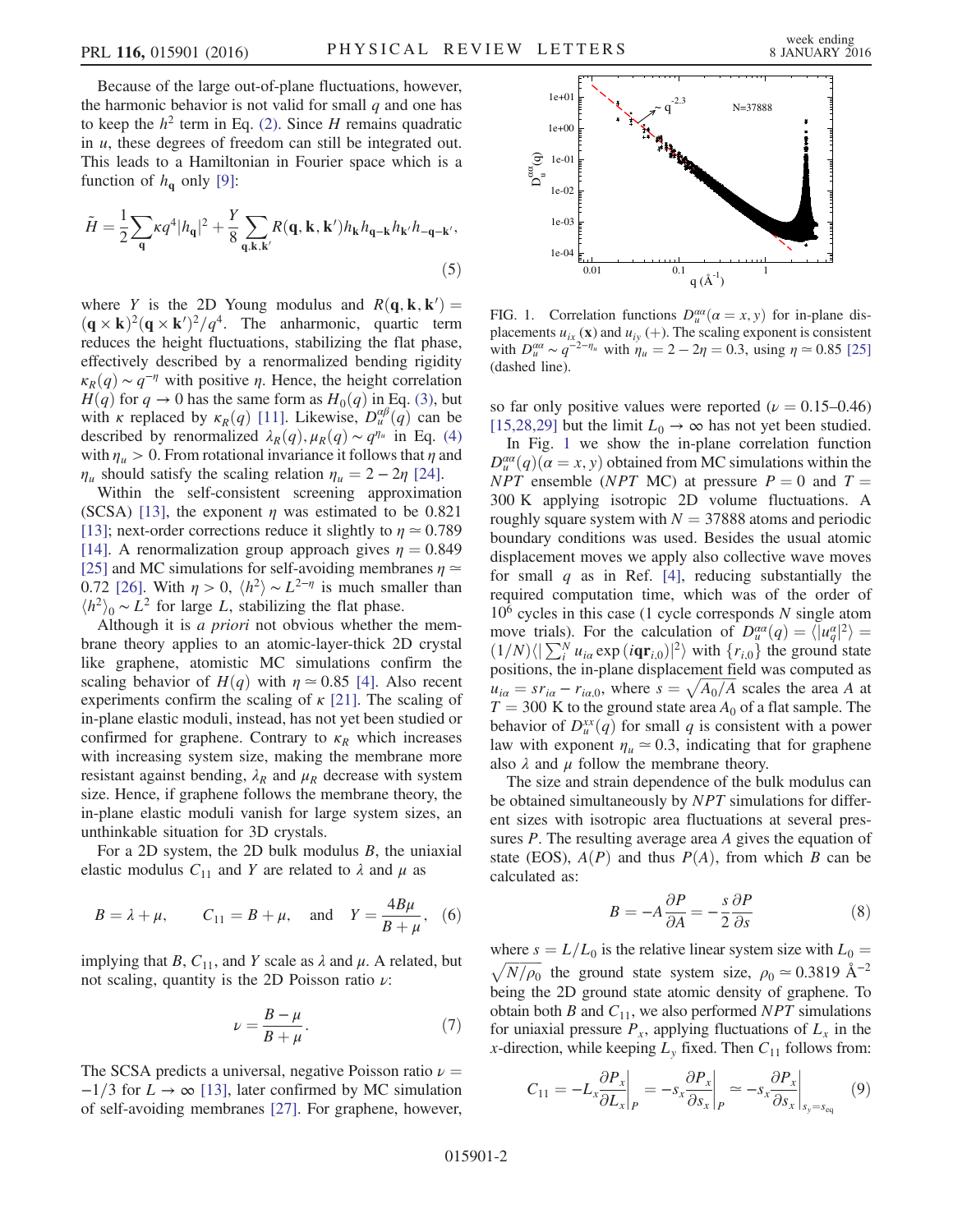<span id="page-2-0"></span>

FIG. 2. Pressure as a function of size in NPT simulations (symbols) with (a) isotropic and (b) uniaxial size fluctuations for approximately square systems with  $N = 24$ , 112, 336, 1008, 4032, 12096 and 37888 atoms. The lines are best fits to Eq. [\(11\).](#page-2-2) The inset gives the equilibrium sizes  $s_{eq} = s(P = 0)$  (symbols) as a function of  $L_0$  and the fit (solid line) according to the expression in Table [I.](#page-3-0)

where  $s_{\alpha}=L_{\alpha}/L_{\alpha,0}$ , with  $L_{\alpha,0}(\alpha=x, y)$  the ground state dimensions, and where  $s_{eq} = s(P = 0)$  is the equilibrium size obtained from the isotropic NPT simulations at  $P = 0$ . The subscript "P" in Eq. [\(9\)](#page-1-1) indicates that  $L<sub>v</sub>$  should be taken equal to  $s_y = s(P)$  resulting from isotropic NPT simulations at pressure  $P$  and that  $P<sub>x</sub>$  should be varied around P. However, since we verified that the dependence of  $\partial P_x/\partial s_x$  on  $s_y$  is very weak we adopted the last approxi-mation in Eq. [\(9\),](#page-1-1) which is exact for  $P = 0$ .

<span id="page-2-1"></span>The results are shown in Fig. [2](#page-2-0). The inset shows that the previously found negative thermal expansion [\[15\]](#page-4-4) is also size dependent, but tending to a constant for large  $L_0$ . On the basis of Fig. [2\(a\),](#page-2-0) with the slope  $\partial P/\partial s = 2B/s$ tending to a constant for large s, we propose the following phenomenological relation for  $B(s)$ 

$$
B(s) = \frac{s[B_{\text{eq}}/s_{\text{eq}} + CD(s - s_{\text{eq}})]}{1 + D(s - s_{\text{eq}})},
$$
 (10)

<span id="page-2-2"></span>where  $B_{eq}$  is the equilibrium value at  $P = 0$ . Substitution of Eq. [\(10\)](#page-2-1) into Eq. [\(8\)](#page-1-2) and integration yields the equation of state

$$
P(s) = -\frac{2}{D} \left( \frac{B_{\text{eq}}}{s_{\text{eq}}} - C \right) \ln \left[ 1 + D(s - s_{\text{eq}}) \right] - 2C(s - s_{\text{eq}}). \tag{11}
$$

<span id="page-2-3"></span>

FIG. 3. Left panels: equilibrium bulk modulus  $B_{eq}$  and uniaxial modulus  $C_{11,eq}$  as a function of  $L_0$ . The insets in log-log scale demonstrate the power law behavior. The solid lines are fits according to the expressions in Table [I](#page-3-0). Right panels: Young modulus  $Y_{eq}$  and Poisson ratio  $\nu$  as a function of  $L_0$ . The dashed lines are guides to the eye.

<span id="page-2-4"></span>Similarly, we write

$$
C_{11}(s_x) = \frac{s_x [C_{11,eq}/s_{eq} + \tilde{C} \tilde{D}(s_x - s_{eq})]}{1 + \tilde{D}(s_x - s_{eq})},
$$
 (12)

which substituted in Eq. [\(9\)](#page-1-1) gives an equation for  $P_x(s_x)$ similar to Eq. [\(11\)](#page-2-2) but with s,  $B_{eq}$ , C, and D replaced by  $s_x$ ,  $C_{11,eq}/2$ ,  $C/2$ , and D. This form allows the excellent fits shown in Fig. [2](#page-2-0), providing  $B_{eq}$  and  $C_{11,eq}$  as a function of  $L_0$ . In the left panels of Fig. [3](#page-2-3) we show that both B and  $C_{11}$ vanish for large  $L_0$ , decreasing as a power law  $\sim L^{-\eta_u}$ , with  $\eta_u \approx 0.325$  (insets). The right panels give the corresponding results for Y and  $\nu$  at  $P = 0$ , calculated using Eqs. [\(6\)](#page-1-3) and [\(7\)](#page-1-4). Note that, according to LCBOPII, the in-plane elastic moduli of graphene at  $T = 0$  K are  $B = 12.69$  eV/ $\AA^2$  and  $\mu = 9.26 \text{ eV} / \text{\AA}^2$ , yielding  $Y = 21.41 \text{ eV} / \text{\AA}^2 = 343 \text{ N/m}$ <br>and  $\nu = 0.156$  in agreement with *ab initio* data [30] and with and  $\nu = 0.156$ , in agreement with *ab initio* data [\[30\]](#page-4-21) and with the small size limit in Fig. [3](#page-2-3) where  $Y \approx 314$  N/m and also with the experimental phonon spectrum of graphite [\[31,32\]](#page-4-22). By simulations at 1 K for  $N = 24$  we verified that the remaining difference is due to temperature.

Interestingly, the power law decrease of  $B$ ,  $C_{11}$ , and  $Y_{eq}$  as a function of  $L_0$  sets in from  $L_0 \approx 20$  Å, a value twice smaller than the Ginzburg critical value  $L^* =$  $2\pi\sqrt{16\pi\kappa^2/(3Yk_BT)} \approx 40 \text{ Å}$  (using  $\kappa \approx 1.1 \text{ eV}$  [\[2\]\)](#page-4-12)<br>expected from membrane theory [11]. The Poisson ratio expected from membrane theory [\[11\].](#page-4-8) The Poisson ratio  $\nu$  for small sizes is close to its bare value and increases up to 0.275 for larger  $L_0$ , against the SCSA prediction  $\nu = -1/3$ . Since the scaling of B and  $\mu$  is consistent with the SCSA, it is very unlikely that  $\nu$  will reach the value  $-1/3$  for  $L_0 \rightarrow \infty$ , as the outcome of Eq. [\(7\)](#page-1-4) only depends on the prefactors. We remark that  $\nu = -1/3$  in Eqs. [\(6\)](#page-1-3) and [\(7\)](#page-1-4) leads to  $B_R = -\lambda_R$  and  $\lambda_R = 2B_R - C_{11}$ , implying that  $\lambda_R$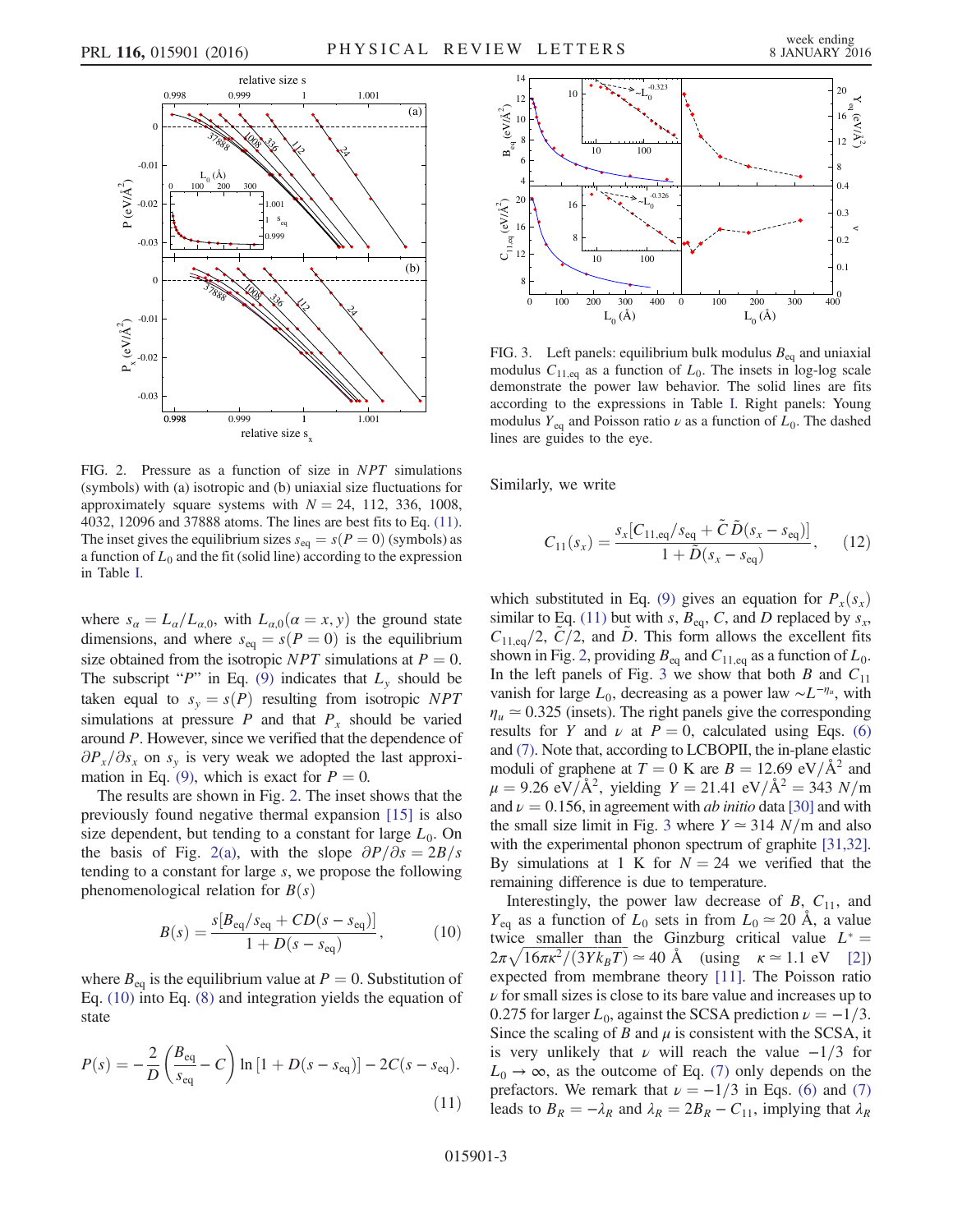<span id="page-3-0"></span>TABLE I. Size dependent parameters for  $B(s)$  and  $C_{11}(s_x)$  according to Eqs. [\(10\)](#page-2-1) and [\(12\)](#page-2-4) for  $L_0$  in Å.  $B_{eq}$ ,  $C_{11,eq}$ ,  $C$ , and  $\tilde{C}$  are in eV/Å<sup>2</sup>; other quantities are dimensionless.

 $s_{\text{eq}} = 0.99838 + [4.295 \, 10^{-3}/(1 + 0.1814L_0^{0.94})], D = [(592.3 + 1.25 \, 10^{-2}L_0^2)/(1 + 1.25 \, 10^{-5}L_0^2)],$  $B_{eq} = \{[12.1 - 5.69 \, 10^{-3} L_0^2 + 28.6(L_0/14.14)^4 L_0^{-0.325}] / [1.0 + (L_0/14.14)^4] \}, C = 12.1,$  $C_{11,eq} = \{ [20.35 - 7.597 10^{-3} L_0^2 + 1.47 10^{-4} L_0^3 + 48.1 (L_0/31.62)^4 L_0^{-0.325}]/[1.0 + (L_0/31.62)^4] \},$  $\tilde{C} = 20.35, \tilde{D} = [(309.2 + 0.1597L_0^2)/(1 + 1.4510^{-4}L_0^2)], s_x(s) = 1.15(s - s_{eq}) + s_{eq}$ 

should be negative for stability while from Fig. [3](#page-2-3) one can deduce that  $2B_R - C_{11,R}$  remains positive for any  $L_0$ .

We can also calculate  $Y$  as a function of tensile strain, using Eqs. [\(10\)](#page-2-1) and [\(12\)](#page-2-4) with the best fit parameters. We should use the  $B(s)$  and  $C_{11}(s_x)$  at equal pressure by solving  $P_x(s_x) = P(s)$  for  $s_x$  at given s. Because of the approximation in Eq. [\(9\)](#page-1-1),  $s_x \neq s$  unless  $s = s_{eq}$ . An approximation of  $s_x(s)$  is given in Table [I](#page-3-0). The  $Y(s)$ obtained from the data of Fig. [2](#page-2-0) are shown in Fig. [4](#page-3-1) for different sizes. Symbols mark the results at  $s = s_{eq}$ . Notice the low value of  $Y(s_{eq})$  and the strong increase of  $\overline{Y}(s)$  with s for large systems. For example, for  $N = 37888$  $(L_0 \approx 315 \text{ Å})$ , Y increases from ~100 N/m at s<sub>eq</sub> ≃ 0.9985 to 220  $N/m$  at  $s = 0.9995$ , i.e., more than a factor 2 for a strain  $\epsilon = s - s_{eq} = 0.001$  (0.1%). This strong dependence is in agreement with the recent experiments [\[18,19\].](#page-4-6)

Since  $B_{eq}$  and  $C_{11,eq}$ , as well as  $s_{eq}$ , C, D,  $\tilde{C}$ , and  $\tilde{D}$  turn out to depend smoothly on  $L_0$ , we can approximate all parameters by functions of  $L_0$  given in Table [I](#page-3-0). These expressions, yielding appropriate asymptotics with  $C(C)$ equal to  $\partial P/\partial s$  ( $\partial P_x/\partial s_x$ ) for the smallest system  $(N = 24)$ , enable us to determine the elastic moduli for any system size. The inset of Fig. [4](#page-3-1) shows the resulting  $Y(s)$  for a size  $L_0 = 1 \mu m$  (∼ $N = 3.8 \times 10^7$  atoms). At zero strain (symbol) Y is only 30  $N/m$ , becoming almost a

<span id="page-3-1"></span>

FIG. 4. Young modulus  $Y(s)$  as a function of s for sample sizes as in Fig. [2](#page-2-0) with symbols for  $s = s_{eq}$ . The inset shows  $Y(s)$  for a size of 1  $\mu$ m( $N \approx 3.8 \times 10^7$ ), calculated using Eqs. [\(10\)](#page-2-1) and [\(12\)](#page-2-4) and the expressions in Table [I.](#page-3-0) The upper axis of the inset gives the strain  $\epsilon = s - s_{eq}$ .

factor of 10 larger at only 0.5% tensile strain, where it approaches its asymptotic value.

Finally, the size dependence of Y with tensile strain at negative pressures is displayed in Fig. [5.](#page-3-2) A tensile stress of 0.05 N/m, corresponding to  $\sim$ 0.05% strain, suppresses the anharmonic effects, and thus the power law decay, for  $L_0$  > 0.25 μm. As a consequence, Y is a factor ∼4 larger than  $Y_{eq}$  for a system of 1  $\mu$ m. Subsequently, increasing the stress by a factor of 8 yields a strain of ∼0.20% and  $Y \approx 240 \text{ N/m}.$ 

The strong variation of  $Y$  with strain that we find corresponds to recent experimental data [\[19\]](#page-4-7). However, the factor of 2 difference in the upper bound of  $Y$ , with a reported experimental value  $Y = 700 N/m$ , well above the commonly accepted bare value  $Y = 340 N/m$  [\[17,30\]](#page-4-5) reproduced by LCBPOII, remains unexplained and requires further investigation. It should be noted that the experimental values are indirectly determined via the Schwerin equation [\[17,33\]](#page-4-5), which is derived from the Föppl–von Kármán equations without considering the scaling behavior found here [\[34\]](#page-4-23). Possibly, this might be the cause of overestimated experimental values.

In conclusion, we have shown by atomistic simulations that the in-plane elastic moduli of graphene vanish with size as  $L_0^{-\eta_u}$  with  $\eta_u \simeq 0.325$ , confirming that graphene follows the scaling predicted by membrane theory. By combining this with the strain dependence, we provide an explanation for the anomalous strong variations with strain in recent

<span id="page-3-2"></span>

FIG. 5. Young modulus Y as a function of  $L_0$  for the indicated values of the pressure  $P$ . The value in brackets is the corresponding strain  $\epsilon = s - s_{eq}$ .